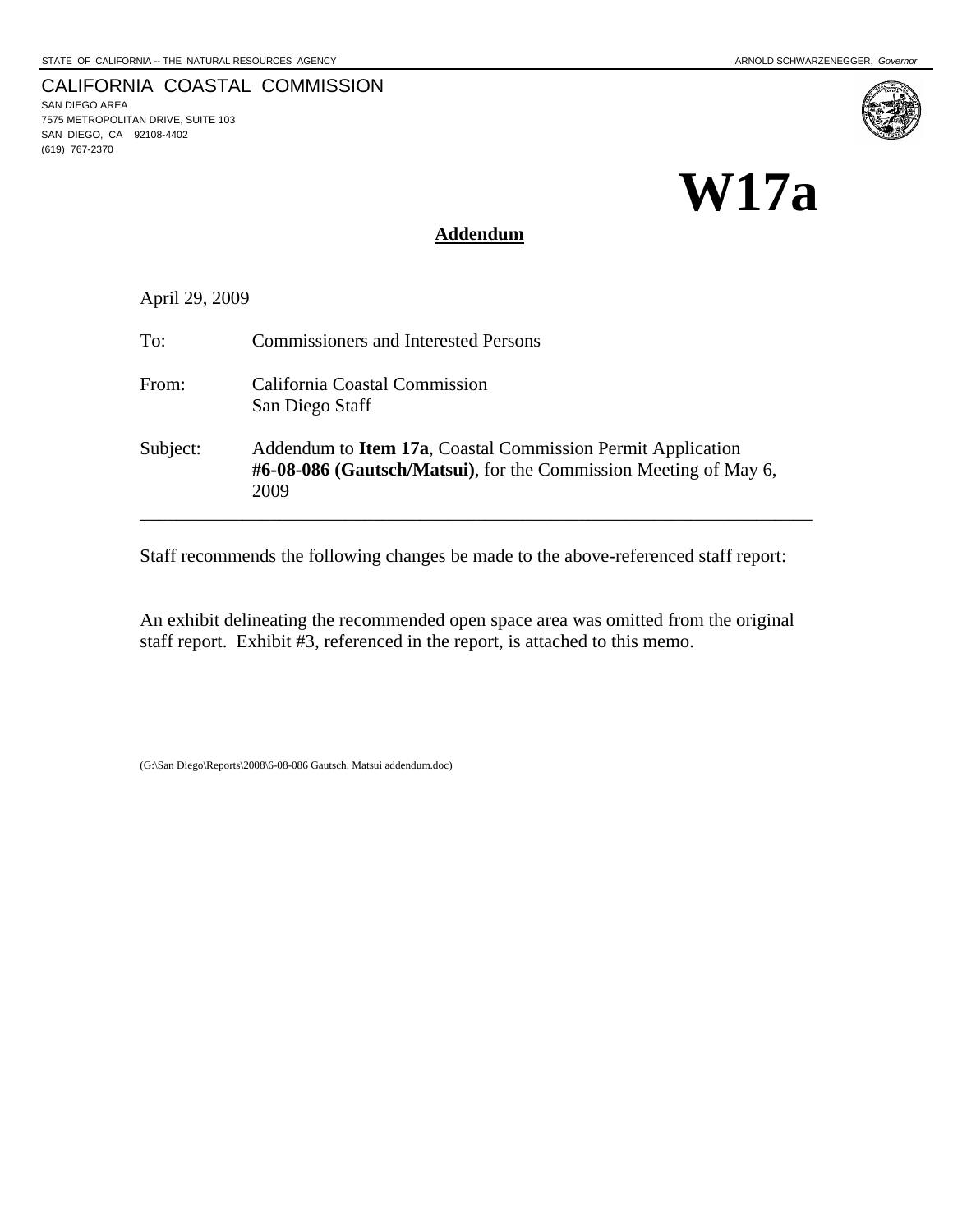$6 - 08 - 086$ 



VA-open space

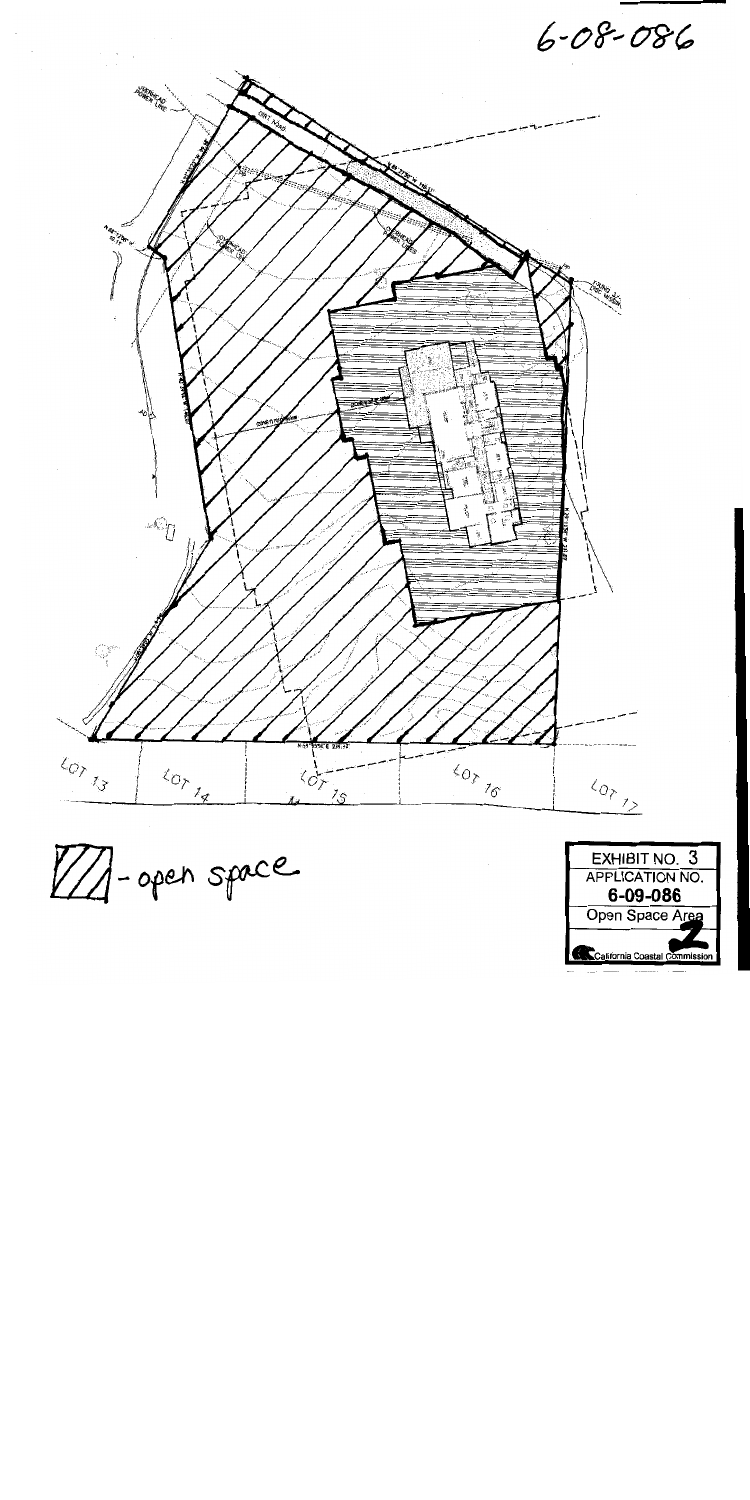# CALIFORNIA COASTAL COMMISSION

SAN DIEGO AREA 7575 METROPOLITAN DRIVE, SUITE 103 SAN DIEGO, CA 92108-4421 (619) 767-2370

**W17a** 

Filed: January 21, 2009 49th Day: March 11, 2009 180th Day: July 20, 2009 Staff: Ellen Lirley-SD Staff Report: April 15, 2009 Hearing Date: May 6-8, 2009

### REGULAR CALENDAR STAFF REPORT AND PRELIMINARY RECOMMENDATION

Application No.: 6-08-086

| Applicant:   | Pollie Gautsch/Darryl Matsui                                                                                                                                                                         |                                          | Agent: Golba Architecture |  |
|--------------|------------------------------------------------------------------------------------------------------------------------------------------------------------------------------------------------------|------------------------------------------|---------------------------|--|
| Description: | To construct a new two-story, 4,012 sq. ft. single-family residence, 283 sq.<br>ft. workshop, and a 590 sq. ft. two-car garage, with associated grading and<br>landscaping, on a 59,533 sq. ft. lot. |                                          |                           |  |
|              | Lot Area<br><b>Building Coverage</b>                                                                                                                                                                 | 59,533 sq. ft.<br>4,885 sq. ft. $(8\%)$  |                           |  |
|              | <b>Pavement Coverage</b>                                                                                                                                                                             | 2,305 sq. ft. $(4\%)$                    |                           |  |
|              | Landscape Coverage                                                                                                                                                                                   | 6,100 sq. ft. $(10\%)$                   |                           |  |
|              | Unimproved Area                                                                                                                                                                                      | 46,243 sq. ft. (78%)                     |                           |  |
|              | <b>Parking Spaces</b>                                                                                                                                                                                | 2                                        |                           |  |
|              | Zoning                                                                                                                                                                                               | <b>OSR</b>                               |                           |  |
|              | Plan Designation                                                                                                                                                                                     | <b>Open Space Recreation</b>             |                           |  |
|              | Density                                                                                                                                                                                              | 1 SFR per legal lot, minimum 1 acre lots |                           |  |
|              | Ht abv fin grade                                                                                                                                                                                     | 26 feet                                  |                           |  |

- Site: 445 Holmwood Lane, Solana Beach, San Diego County. APN 263-193-012
- Substantive File Documents: City of Solana Beach General Plan and Zoning Ordinance; Biological Survey Report, dated January 20, 2009 and Clarification of Report, dated April 13, 2009; Letter from Solana Beach Fire Department, dated December 1, 2008; Report of Geotechnical Investigation, dated December 19, 2008  $\overline{a}$

# STAFF NOTES:

#### Summary of Staff's Preliminary Recommendation:

Staff recommends approval with conditions for the proposed single-family home construction on a 1.3-acre vacant lot. A concern over possible ESHA had been raised, as

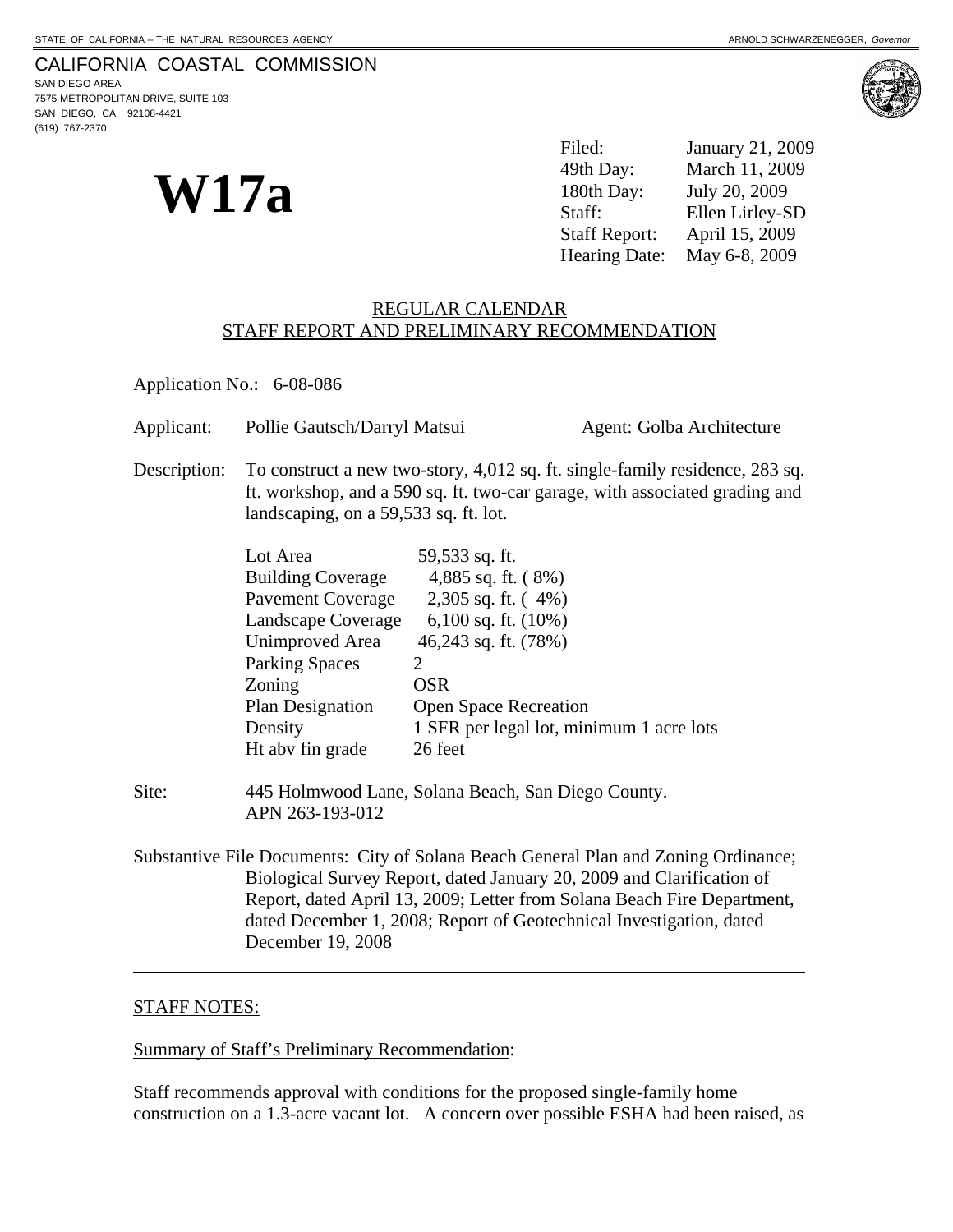the site is upland of San Elijo Lagoon. This area is designated as Open Space/Recreation, but, because much of the area is still in private ownership, the designation allows construction of one single-family residence per each minimum one-acre legal lot. However, pursuant to review by the staff ecologist, and verification by a site visit, it has been determined that no ESHA exists on the site. Moreover, there are two existing unpaved roads separating the site from the lagoon. There are a few scattered, disturbed native plant remnants, but nothing that constitutes ESHA, and the site is surrounded by existing residential development on three sides. As such, the site has historically been disturbed to provide mandated brush management for existing development on adjacent properties. Recommended special conditions address landscaping, brush management, drainage and erosion controls, the use of appropriate colors/materials, and retention of roughly half the site in permanent open space.

Chapter 3 policies of the Coastal Act are the standard of review for this uncertified area.

# I. PRELIMINARY STAFF RECOMMENDATION:

 $\overline{a}$ 

The staff recommends the Commission adopt the following resolution:

# **MOTION:** *I move that the Commission approve Coastal Development Permit No. 6-08-086 pursuant to the staff recommendation.*

# **STAFF RECOMMENDATION OF APPROVAL:**

Staff recommends a **YES** vote. Passage of this motion will result in approval of the permit as conditioned and adoption of the following resolution and findings. The motion passes only by affirmative vote of a majority of the Commissioners present.

# **RESOLUTION TO APPROVE THE PERMIT:**

The Commission hereby approves a coastal development permit for the proposed development and adopts the findings set forth below on grounds that the development as conditioned will be in conformity with the policies of Chapter 3 of the Coastal Act and will not prejudice the ability of the local government having jurisdiction over the area to prepare a Local Coastal Program conforming to the provisions of Chapter 3. Approval of the permit complies with the California Environmental Quality Act because either 1) feasible mitigation measures and/or alternatives have been incorporated to substantially lessen any significant adverse effects of the development on the environment, or 2) there are no further feasible mitigation measures or alternatives that would substantially lessen any significant adverse impacts of the development on the environment.

II. Standard Conditions.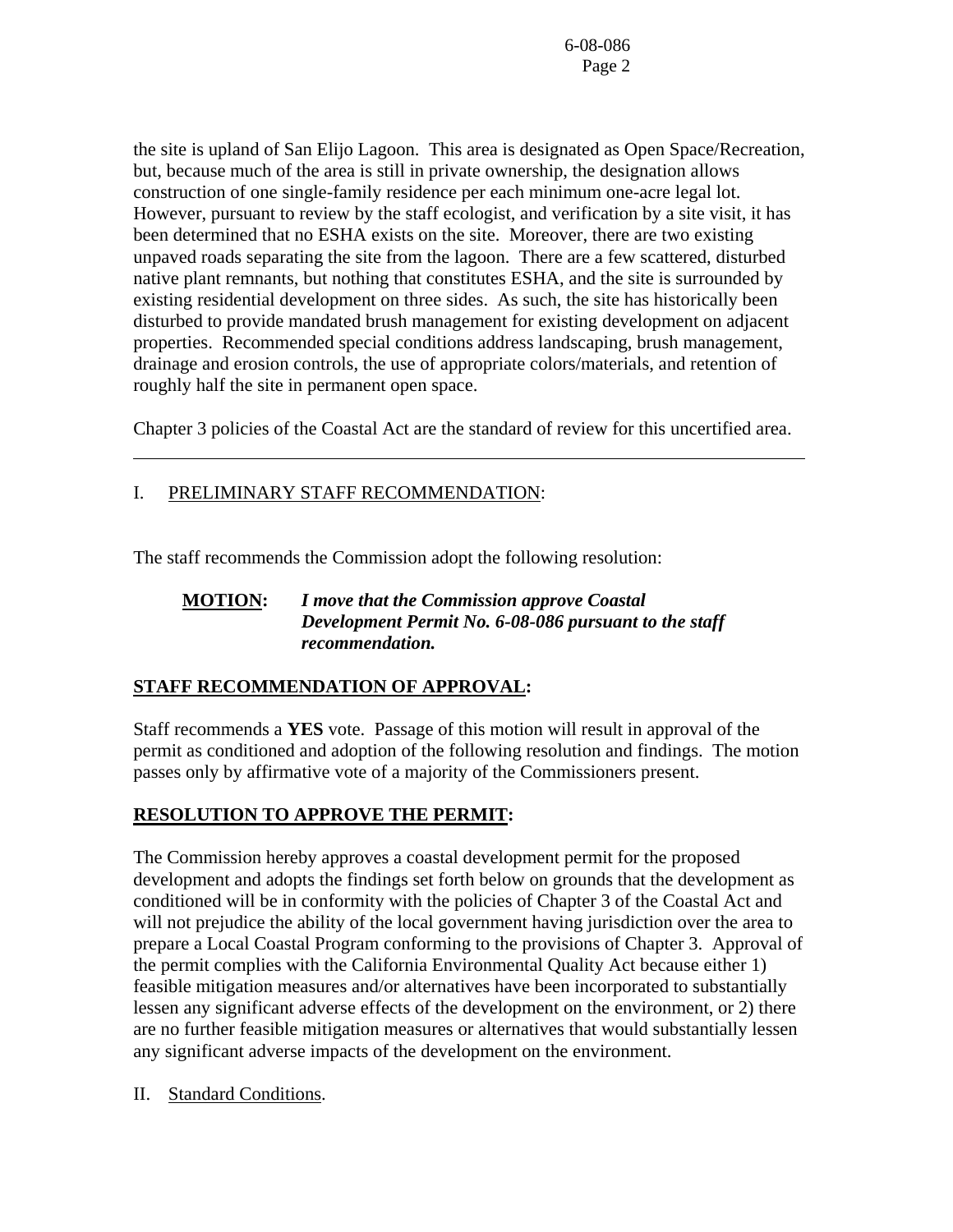See attached page.

III. Special Conditions.

The permit is subject to the following conditions:

1. Final Plans. **PRIOR TO THE ISSUANCE OF THE COASTAL DEVELOPMENT PERMIT**, the applicants shall submit for review and written approval of the Executive Director, final plans for development proposed at this site that are in substantial conformance with the submitted plans dated 9/15/08 by Golba Architecture. Said plans shall first be approved by the City of Solana Beach, which approval shall be marked on the plans themselves.

The permittees shall undertake the development in accordance with the approved plans. Any proposed changes to the approved plans shall be reported to the Executive Director. No changes to the plans shall occur without a Coastal Commission approved amendment to this coastal development permit unless the Executive Director determines that no amendment is legally required.

2. Final Fire Dept. Fuel Modification Plans. **PRIOR TO THE ISSUANCE OF THE COASTAL DEVELOPMENT PERMIT**, the applicants shall submit to the Executive Director for review and written approval, revised final fire department fuel modification plans addressing the area within 100 feet of the proposed home, garage and driveway. Said plans shall be in substantial conformance with the plans submitted with this application by Golba Architecture, date-stamped received September15, 2008, and the requirements in the December 1, 2008 letter from the Fire Marshal. Said plans shall be approved by the Solana Beach Fire Marshal and shall include the following:

a. The fuel modification zone is limited to 100 ft. from the proposed structure.

b. The property owner shall be responsible for at least annual maintenance within the designated 100 ft. brush management area to remove any introduced non-native or invasive plant species, as well as any dead or dying plant materials.

c. In fuel modification Zone II, activities shall consist only of removing non-native or invasive plant species, as well as any dead or dying plant materials.

d. Fuel modification activities are prohibited during the breeding season of the California Gnatcatcher, February  $15^{th}$  through August  $30^{th}$  of any year, unless approved in writing by the California Department of Fish and Game or the United States Fish and Wildlife Service.

The permittees shall undertake fuel modification in accordance with the approved plans. Any proposed changes to the approved fuel modification plans should be reported to the Executive Director. No changes to the approved plans shall occur without an amendment to this coastal development permit unless the Executive Director determines that no amendment is legally required.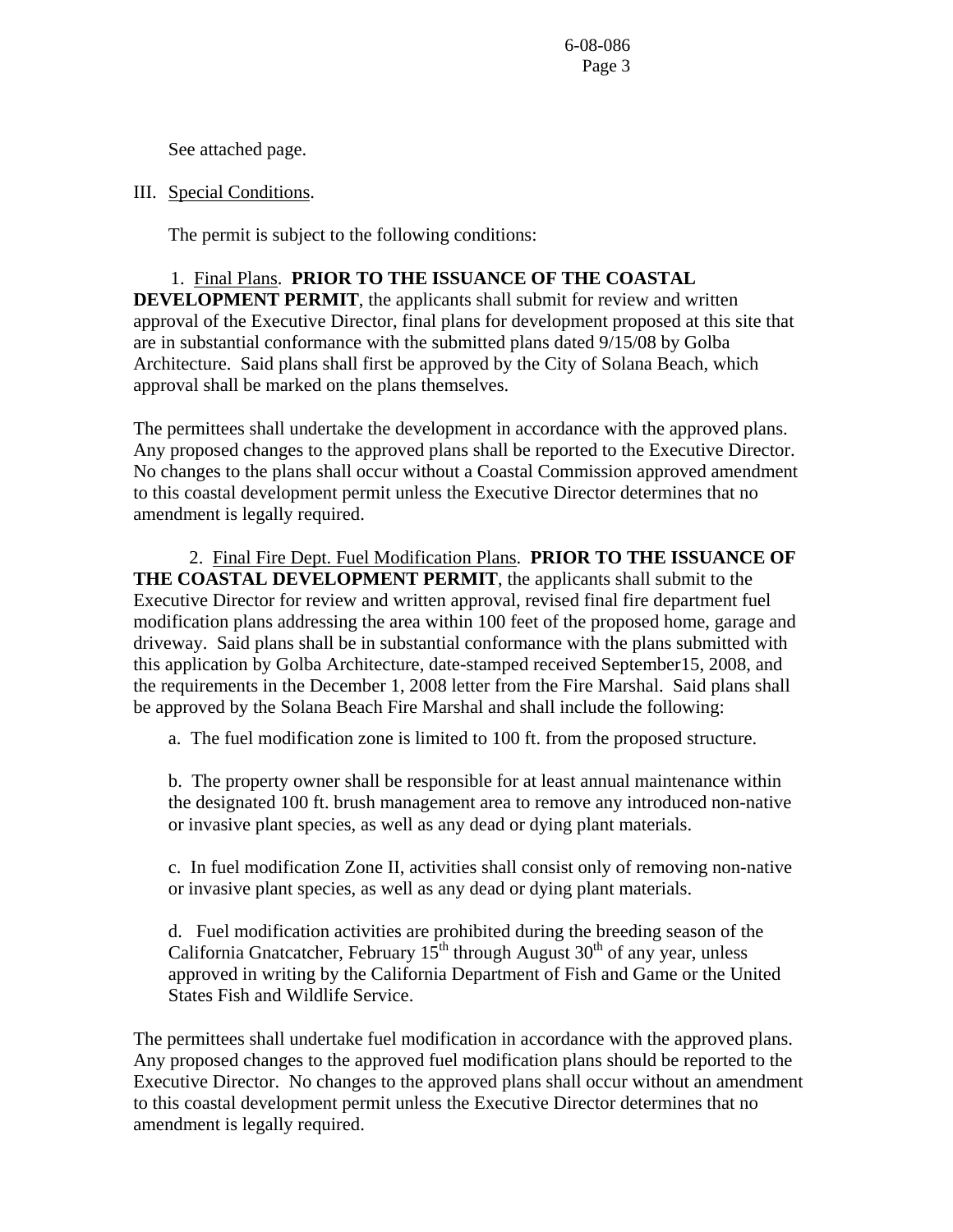3. Final Revised Landscaping Plans. **PRIOR TO THE ISSUANCE OF THE COASTAL DEVELOPMENT PERMIT**, the applicants shall submit for the review and written approval of the Executive Director, final revised landscaping plans that have been approved by the City of Solana Beach (including the Solana Beach Fire Marshal). Said plans shall be in substantial conformance with the plans submitted with this application on September 15, 2008 by Golba Architecture, except that they shall be modified to include the following requirements:

a. All proposed landscaping shall be drought-tolerant, native, fire-resistant, noninvasive plant species that are obtained from local stock, if available. No plant species listed as problematic and/or invasive by the California Native Plant Society, the California Exotic Pest Plant Council, or as may be identified from time to time by the State of California shall be employed or allowed to naturalize or persist on the site. No plant species listed as 'noxious weed' by the State of California or the U.S. Federal Government shall be utilized. Specifically, no palm species, ice plant species, Pride of Madeira, Mexican Feather Grass, or any nonnative species are permitted.

b. A planting schedule that indicates that the planting plan shall be implemented within 60 days of completion of residential construction.

c. A written commitment by the applicant that all required plantings shall be maintained in good growing conditions, and whenever necessary, shall be replaced with new plant materials to ensure continued compliance with applicable landscape requirements.

d. The landscaping plan must include a minimum of two trees on the western side of the residence and a minimum of three trees or tree-like shrubs along the northern side. These must be a minimum container size of 24 inches, and shall be placed appropriately to help screen the structure from the lagoon.

e. The use of rodenticides containing any anticoagulant compounds (including, but not limited to, Warfarin, Brodifacoum, Bromadiolone or Diphacinone) is prohibited.

f. No clear glass windscreens or clear glass railings around decks shall be installed on the site.

g. Five years from the date of issuance of the coastal development permit, the applicant shall submit for review and written approval of the Executive Director, a landscape monitoring report, prepared by a licensed Landscape Architect or qualified Resource Specialist, that certifies the on-site landscaping is in conformance with the landscape plan approved pursuant to this Special Condition. The monitoring report shall include photographic documentation of plant species and plant coverage.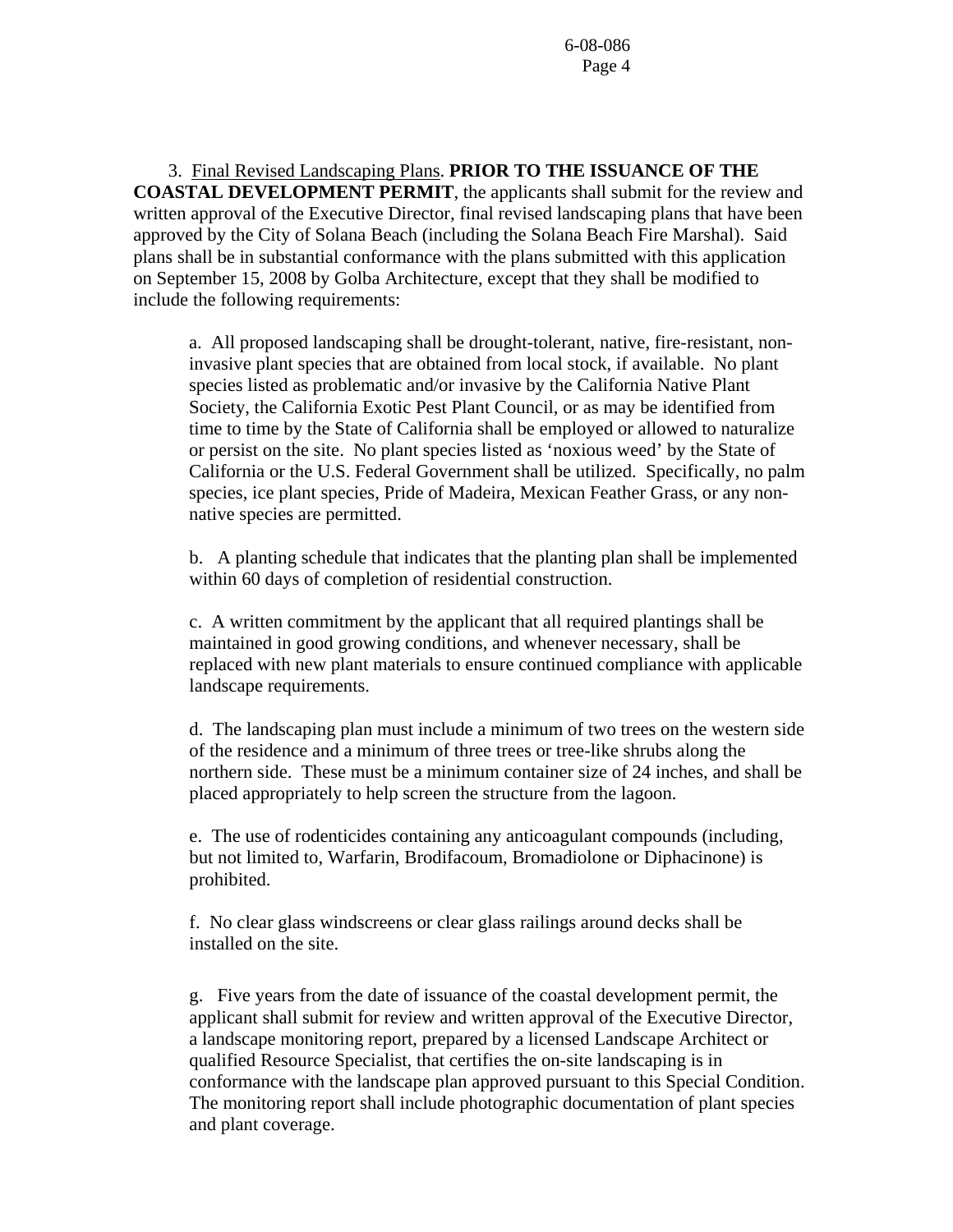If the landscape monitoring report indicates the landscaping is not in conformance with or has failed to meet the performance standards specified in the landscaping plan approved pursuant to this permit, the applicant, or successors in interest, shall submit a revised or supplemental landscape plan for the review and written approval of the Executive Director. The revised landscaping plan must be prepared by a licensed Landscape Architect or Resource Specialist and shall specify measures to remediate those portions of the original plan that have failed or are not in conformance with the original approved plan.

The permittees shall undertake the development in accordance with the approved plans. Any proposed changes to the approved plans shall be reported to the Executive Director. No changes to the plans shall occur without a Coastal Commission approved amendment to this coastal development permit unless the Executive Director determines that no amendment is legally required.

 4. Final Grading/Erosion Control. **PRIOR TO THE ISSUANCE OF THE COASTAL DEVELOPMENT PERMIT**, the applicants shall submit to the Executive Director for review and written approval final grading and erosion control plans that have been approved by the City of Solana Beach. The plans approved shall contain written notes or graphic depictions demonstrating that all permanent and temporary erosion control measures will be developed and installed prior to or concurrent with any on-site grading activities and include, at a minimum, the following measures:

a. Placement of a silt fence around the project anywhere there is the potential for runoff. Check dams, sand bags, straw bales and gravel bags shall be installed as required in the City's grading ordinance. Hydroseeding, energy dissipation and a stabilized construction entrance shall be implemented as required. All disturbed areas shall be revegetated after grading.

b. The site shall be secured daily after grading with geotextiles, mats and fiber rolls; only as much grading as can be secured daily shall be permitted. Concrete, solid waste, sanitary waste and hazardous waste management BMPs shall be used. In addition, all on-site temporary and permanent runoff and erosion control devices shall be installed and in place prior to commencement of construction to minimize soil loss from the construction site.

c. If grading is to occur during the rainy season (October  $1<sup>st</sup>$  to April  $1<sup>st</sup>$ ) of any year, the applicant shall submit to the Executive Director for review and written approval, a program for monitoring the condition of erosion control devices and the effectiveness of the erosion control program. The monitoring program shall include, at a minimum, monthly reports beginning November  $1<sup>st</sup>$  of any year continuing to April  $1<sup>st</sup>$ , which shall be submitted to the Executive Director for review and written approval at the end of each month. The reports shall be completed by a licensed engineer and shall describe the status of grading operations and the condition of erosion control devices. Maintenance of temporary erosion control measures is the responsibility of the applicant,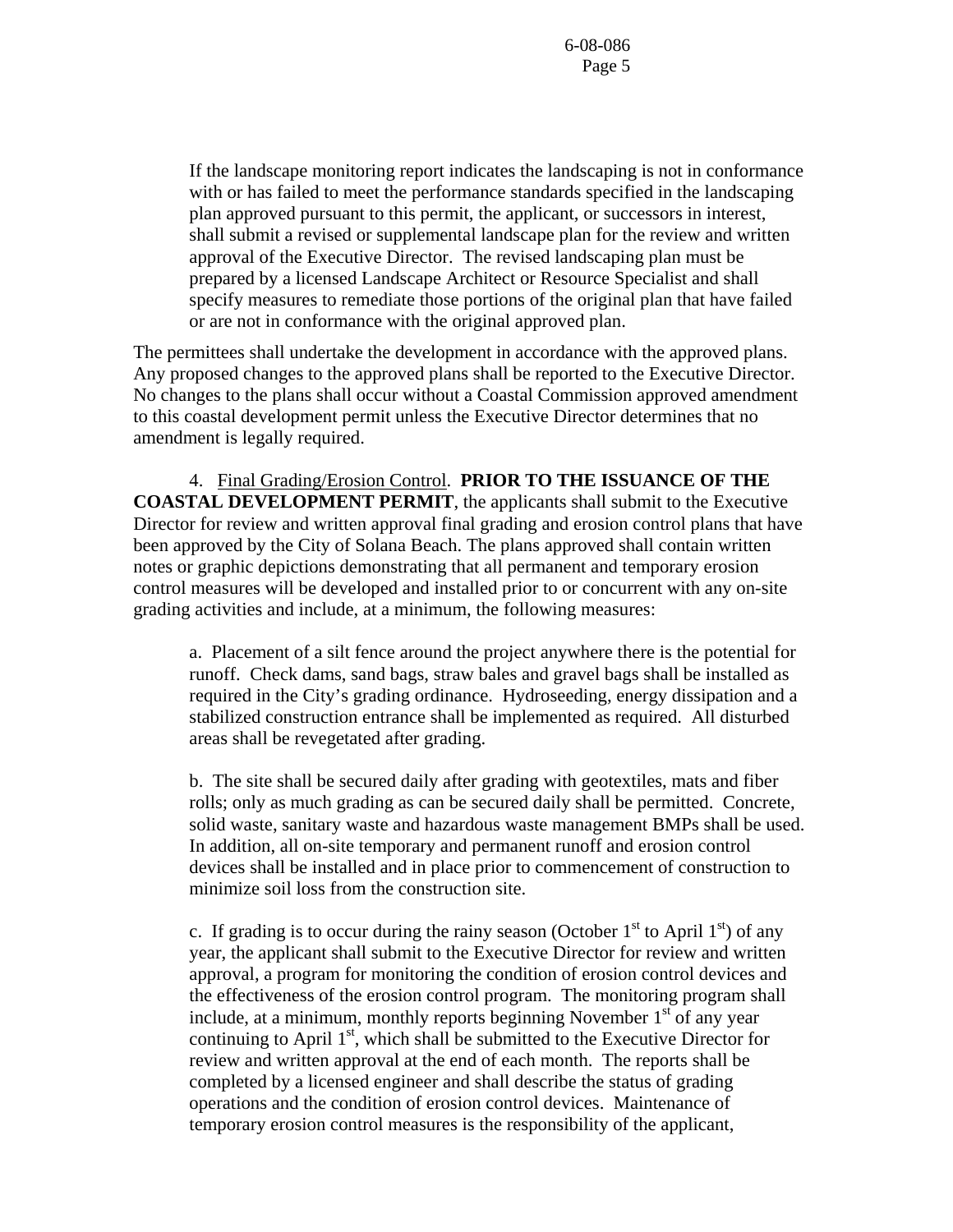including replacement of any devices altered or dislodged by storms. Desilting basin maintenance, including removal of accumulated silt, shall occur prior to the onset of the rainy season and on an as-needed basis throughout the season.

d. Landscaping shall be installed on all cut and fill slopes prior to October  $1<sup>st</sup>$  of any year with temporary or permanent (in the case of finished slopes) erosion control methods. Said planting shall be accomplished under the supervision of a licensed landscape architect, shall provide adequate coverage within 90 days, and shall utilize vegetation of species compatible with surrounding native vegetation, subject to Executive Director approval.

The permittees shall undertake development in accordance with the approved grading and erosion control plans. Any proposed changes to the approved grading and erosion control plans or grading schedule shall be reported to the Executive Director. No changes to the plans shall occur without a Coastal Commission approved amendment to this coastal development permit unless the Executive Director determines that no amendment is legally required.

 5. Drainage and Sewage. **PRIOR TO THE ISSUANCE OF THE COASTAL DEVELOPMENT PERMIT**, the applicants shall submit to the Executive Director for review and written approval a final drainage plan approved by the City of Solana Beach and an approval from the Health Department for the proposed septic system. The drainage plan shall include supporting calculations. The plan shall be prepared by a licensed engineer and shall incorporate structural and non-structural Best Management Practices (BMPs) designed to control the volume, velocity and pollutant load of stormwater leaving the developed site. In addition to the specifications above, the plan shall be in substantial conformance with the following requirements:

- (a) Runoff shall be conveyed off site in a non-erosive manner. Energy dissipating measures shall be installed at the terminus of all outflow drains.
- (b) Drainage from the roof, parking area and driveway shall be directed through vegetative or other media filter devices effective at removing and/or mitigating contaminants such as petroleum hydrocarbons, heavy metals, and other particulates Opportunities for directing runoff into pervious areas on-site for infiltration and/or percolation of rainfall through grassy swales or vegetative filter strips, shall be maximized where geotechnical concerns would not otherwise prohibit such use.

The permittees shall undertake development in accordance with the approved drainage and runoff control plans. Any proposed changes to the approved drainage and runoff control plans shall be reported to the Executive Director. No changes to the approved plans shall occur without an amendment to this coastal development permit unless the Executive Director determines that no amendment is legally required.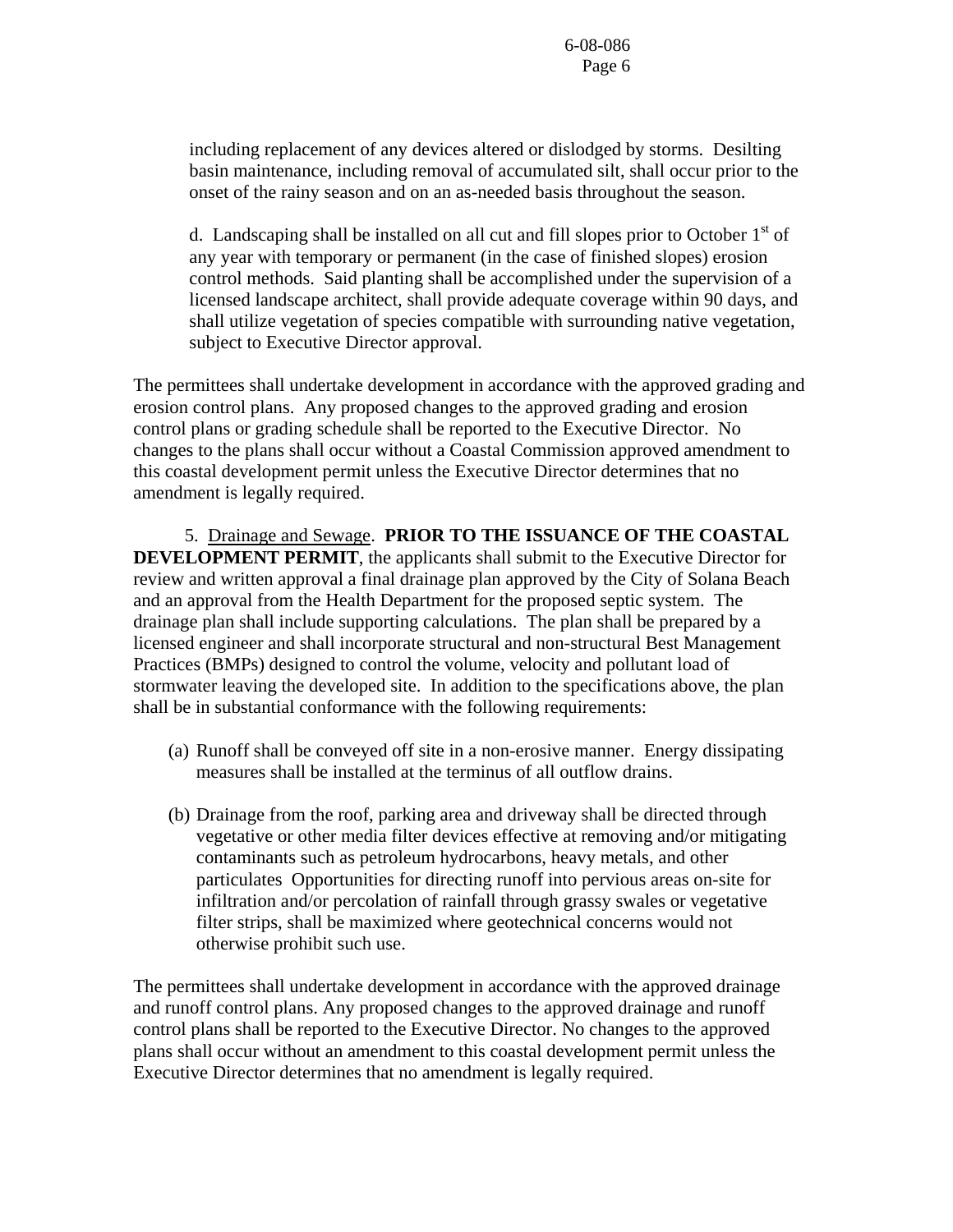6. Exterior Treatments. **PRIOR TO THE ISSUANCE OF THE COASTAL DEVELOPMENT PERMIT**, the applicants shall submit to the Executive Director for review and written approval a color board or other indication of the exterior materials and color scheme to be utilized in the construction of the proposed residence. The color of the structure and roof permitted herein shall be restricted to colors compatible with the surrounding environment (earth tones) including shades of green, brown, and gray, with no white or light shades and no bright tones. All windows shall be comprised of nonglare glass.

The permittees, and each subsequent landowner, shall undertake and maintain the development in accordance with the approved color board. Any proposed changes to the approved color board shall be reported to the Executive Director. No changes to the color board shall occur without a Coastal Commission approved amendment to this coastal development permit unless the Executive Director determines that no amendment is legally required.

 7. Open Space Restriction. No development, as defined in section 30106 of the Coastal Act, shall occur outside of the 35-foot Zone I fuel modification area, or on slopes of 25% gradient or steeper, as generally described and depicted in Exhibit #3 to the April 15, 2009 staff report and more specifically described and depicted in Exhibit #1 attached to the Notice of Intent to Issue Permit (NOI) that the Executive Director issues for this permit except for:

- a. Construction and maintenance of drainage devices;
- b. Construction and maintenance of septic system improvements; and
- c. Mandated fuel modification activities consisting of removal of dead and dying vegetation, along with removal of non-native and invasive plants.
- d. Planting of stabilizing vegetation, consistent with Special Conditions #2 and #3, and construction of a portion of one retaining wall, on the small Zone I fuel modification area that occurs on steep slopes, as shown on Exhibit #3.

#### **PRIOR TO ISSUANCE BY THE EXECUTIVE DIRECTOR OF THE NOI FOR**

**THIS PERMIT**, the applicants shall submit for the review and approval of the Executive Director, and upon such approval, for attachment as an Exhibit to the NOI, a formal legal description and graphic depiction of the portion of the subject property affected by this condition, as generally described above and shown on Exhibit #3 to the April 15, 2009 staff report.

#### 8. Deed Restriction. **PRIOR TO ISSUANCE OF THE COASTAL**

**DEVELOPMENT PERMIT**, the applicants shall submit to the Executive Director for review and approval documentation demonstrating that the applicant has executed and recorded against the parcel(s) governed by this permit a deed restriction, in a form and content acceptable to the Executive Director: (1) indicating that, pursuant to this permit,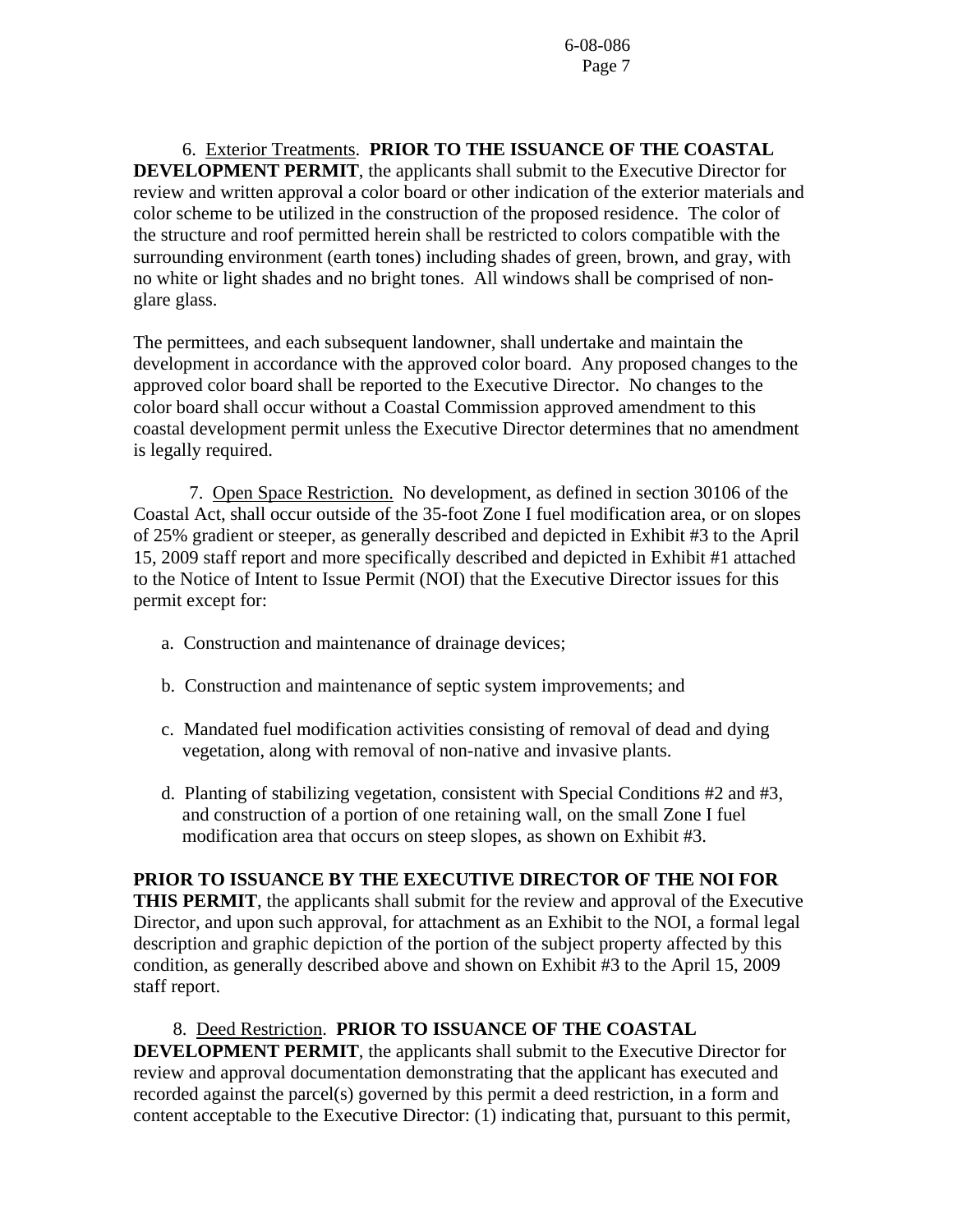the California Coastal Commission has authorized development on the subject property, subject to terms and conditions that restrict the use and enjoyment of that property; and (2) imposing the Special Conditions of this permit as covenants, conditions and restrictions on the use and enjoyment of the Property. The deed restriction shall include a legal description of the entire parcel or parcels governed by this permit. The deed restriction shall also indicate that, in the event of an extinguishment or termination of the deed restriction for any reason, the terms and conditions of this permit shall continue to restrict the use and enjoyment of the subject property so long as either this permit or the development it authorizes, or any part, modification, or amendment thereof, remains in existence on or with respect to the subject property.

#### IV. Findings and Declarations.

The Commission finds and declares as follows:

 1. Detailed Project Description. The applicants propose to construct a new twostory, 4,012 sq. ft. single-family residence on a sloping site located on the southern uplands of San Elijo Lagoon. The proposed home would include a 283 sq. ft. workshop, and a 590 sq. ft. four-car garage, with associated grading and landscaping, on an approximately 1.3-acre, vacant legal lot. About 29% of the site consists of slopes exceeding 25% gradient, with an overall elevation differential of roughly 75 feet. Development is not proposed on the steep slope portions of the site. This area of Solana Beach is not sewered, so a septic system is also proposed, along with permanent drainage facilities.

The project site is located within Holmwood Canyon at the far northern extent of the City of Solana Beach. This is an area of large lots and single-family homes, with much of the area, both private and public, in open space. The City of Solana Beach does not yet have a certified LCP. Therefore, the Chapter 3 policies of the Coastal Act are the legal standard of review.

 2. Biological Resources/ESHA. The following Coastal Act policy is most applicable to the proposed development, and states:

#### **Section 30240**

 (a) Environmentally sensitive habitat areas shall be protected against any significant disruption of habitat values, and only uses dependent on those resources shall be allowed within those areas.

 (b) Development in areas adjacent to environmentally sensitive habitat areas and parks and recreation areas shall be sited and designed to prevent impacts which would significantly degrade those areas, and shall be compatible with the continuance of those habitat and recreation areas.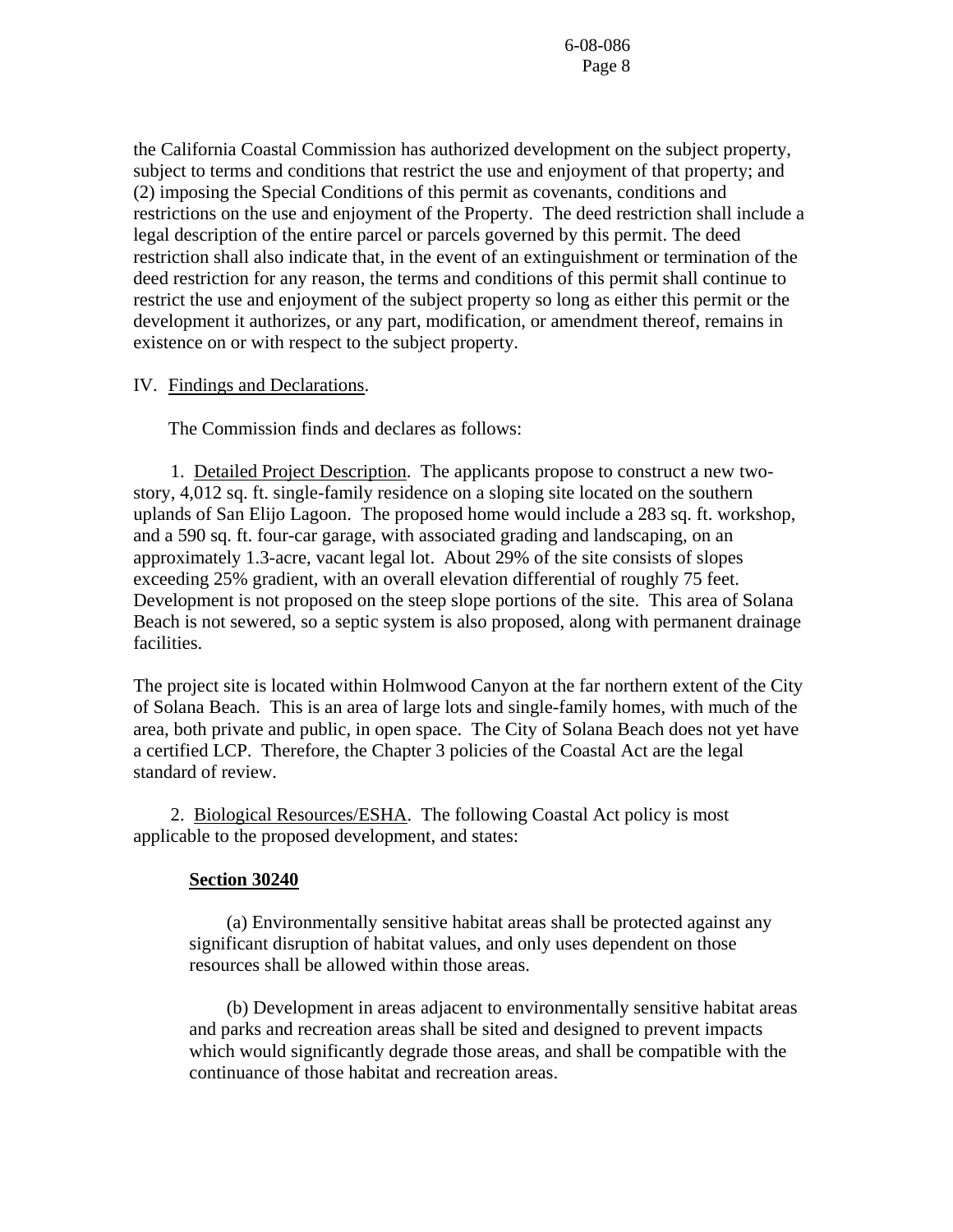The subject property is located in the far northern portion of the City of Solana Beach, west of I-5, approximately a third of a mile south of San Elijo Lagoon, and very close to the San Elijo Lagoon County Park and Ecological Reserve. It is located on the south side of Holmwood Lane, an unimproved road which trends east-west parallel to the lagoon, then turns south and steeply uphill just past the subject property, dead-ending at the top of the hill where existing residential development is located.

The dominant plant community in this general area, including the lagoon uplands, is coastal sage scrub, and there are a few scattered remnants (individual plants here and there) of that vegetation type on the subject site. Much of the site, including the proposed building area has been significantly disturbed in the past and consists primarily of bare earth. According to the applicants' biological representative, most disturbances were due to fuel modification activities associated with surrounding developed sites. In fact, much of the vegetation within the rear-yard setback (southern boundary of the site) consists of exotic species such as Jade Plant. There are no rare, endangered or endemic plants on the site, nor any rare or endangered animal species documented or expected in this highly disturbed area.

The Commission's staff ecologist has reviewed the biological survey of the site, along with aerials of the site and surrounding areas, and has determined that there is no ESHA on the property. A site visit by local Commission staff confirmed this determination. There are scattered individual plants typical of coastal sage scrub communities, but the disturbance is so great that no viable habitat exists on the site. The northeastern portion of the site is the most disturbed, and that is where the proposed residential structure, and its 35-foot Zone I fuel modification area would be located. The surrounding sites are developed, and do not contain native, sensitive species. Thus, the proposed home and brush management for fire safety will not result in impacts to ESHA.

Because of the sensitive lagoon and reserve areas located just north of the subject site, it is critical that all landscaping improvements be fully compatible with lagoon and upland habitats. Therefore Special Condition Nos. 2 and 3 address permitted fuel modification practices and landscaping requirements. These conditions limit the type of activity allowed in the Zone II fuel modification area, and require new landscaping plans. Many of the proposed landscape species are non-native and/or invasive, such as palms and ice plant. Special Condition No. 3 also addresses concerns relative to bird strikes by prohibiting the use of clear glass windscreens or deck rails. Pursuant to Special Condition No. 7, all of the site outside the 35-foot Zone I fuel modification area, and all steep slopes, would be placed in permanent open space, and could potentially develop some habitat value over time. The only activities that would be allowed in this area would be construction and maintenance of portions of the drainage facilities, the septic system, and part of one retaining wall, a small area of Zone I fuel modification that encroaches in steep slopes, and Zone II fuel modification, that shall consist only of the removal of dead and dying vegetation and the removal of invasive and/or non-native species. The open space area, including the steep slope area, is shown on Exhibit #3. Special Condition No. 8 requires that the permit and findings be recorded.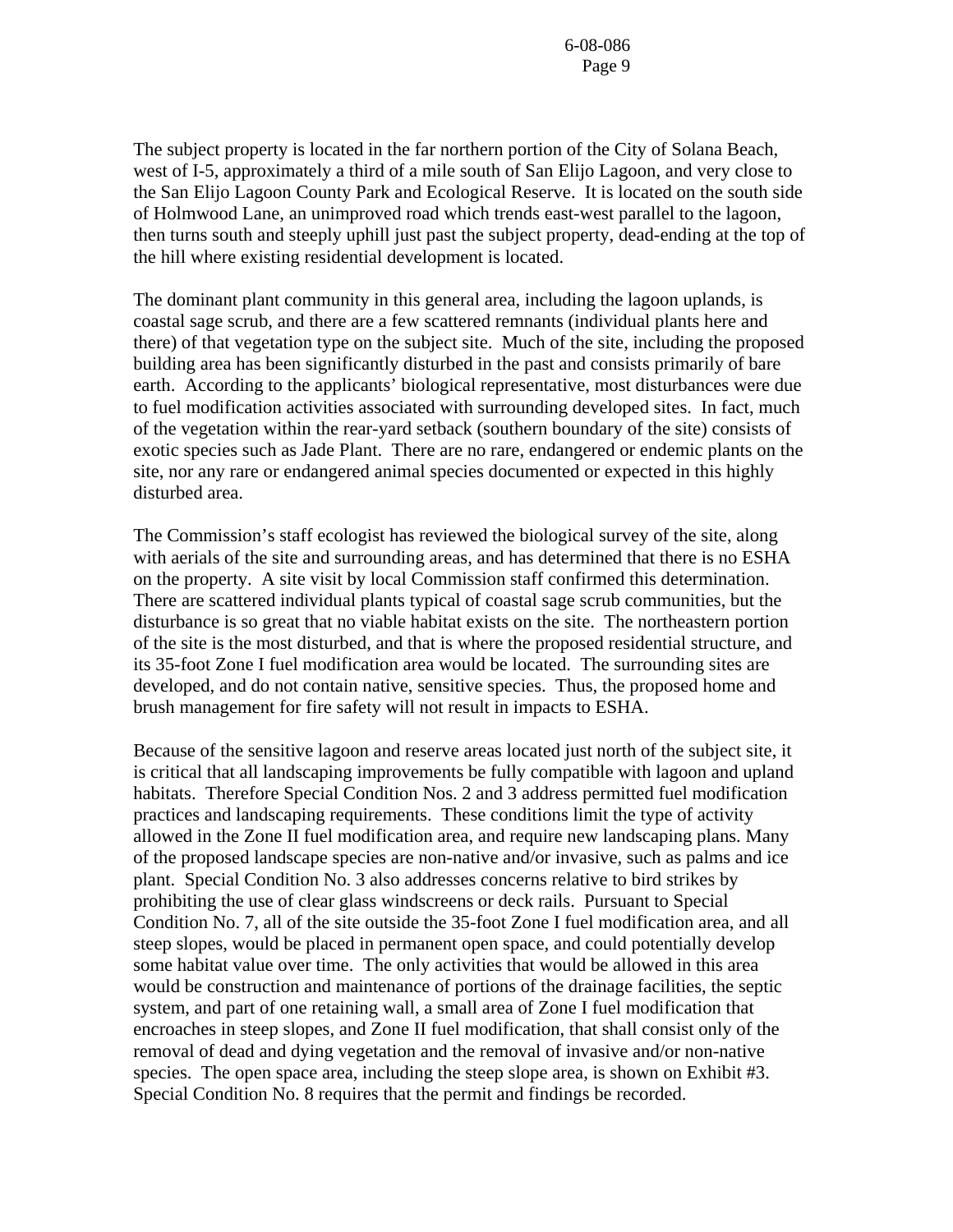In summary, although some native vegetation occurs on the site, it is highly fragmented and disturbed. The staff ecologist has determined that there is no portion of the site that rises to the level of ESHA where Section 30240 of the Coastal Act would be applied. Because of the site's proximity to lagoon and open space areas that do constitute ESHA, some changes to the proposed fuel modification and landscaping programs must be made. In addition to those changes, approximately half the site will be placed in permanent open space. Therefore, as conditioned, the Commission finds the development consistent with the cited Coastal Act policy.

 3. Drainage and Erosion Control/Septic System. The following Chapter 3 policy is most applicable to the proposed development, and states:

#### **Section 30231**

 The biological productivity and the quality of coastal waters, streams, wetlands, estuaries, and lakes appropriate to maintain optimum populations of marine organisms and for the protection of human health shall be maintained and, where feasible, restored through, among other means, minimizing adverse effects of waste water discharges and entrainment, controlling runoff, preventing depletion of ground water supplies and substantial interference with surface water flow, encouraging waste water reclamation, maintaining natural vegetation buffer areas that protect riparian habitats, and minimizing alteration of natural streams.

The subject property does not connect to the City of Solana Beach's municipal stormwater system, nor to its sewer system. Therefore, the proposed development includes a septic system and drainage plan, but the septic system has not yet been approved by the Health Department. Because this area of Solana Beach lacks stormwater and sewer facilities, and the site is uphill from the lagoon/wetlands system, all drainage, and potentially seepage, from the site goes directly to the lagoon. Special Condition No. 5 provides that, prior to issuance of the coastal development permit, the applicants must submit the final sign-off from the Health Department for the proposed septic system.

As for the drainage plan, the Commission needs to assure that not only is the site drainage treated but that it is collected and discharged in an appropriate location and in a non-erosive manner. The proposed drainage system includes two major swales circling the proposed residence on the north and south sides, then outletting through riprap at lower elevations on the site. One swale is proposed to be lined with concrete topped by rock, and the other appears to be just rock. The proposed concrete and rock swales are different than what is typically associated with a single-family residence, where vegetation alone is typically utilized as a filtering medium. The overall system includes an infiltration trench that appears to only address runoff from the driveway area. Special Condition No. 5 further requires submittal of a final drainage plan approved by the City of Solana Beach. The plan must include calculations that support the final design, and use of concrete and rock shall be eliminated or minimized to the extent possible.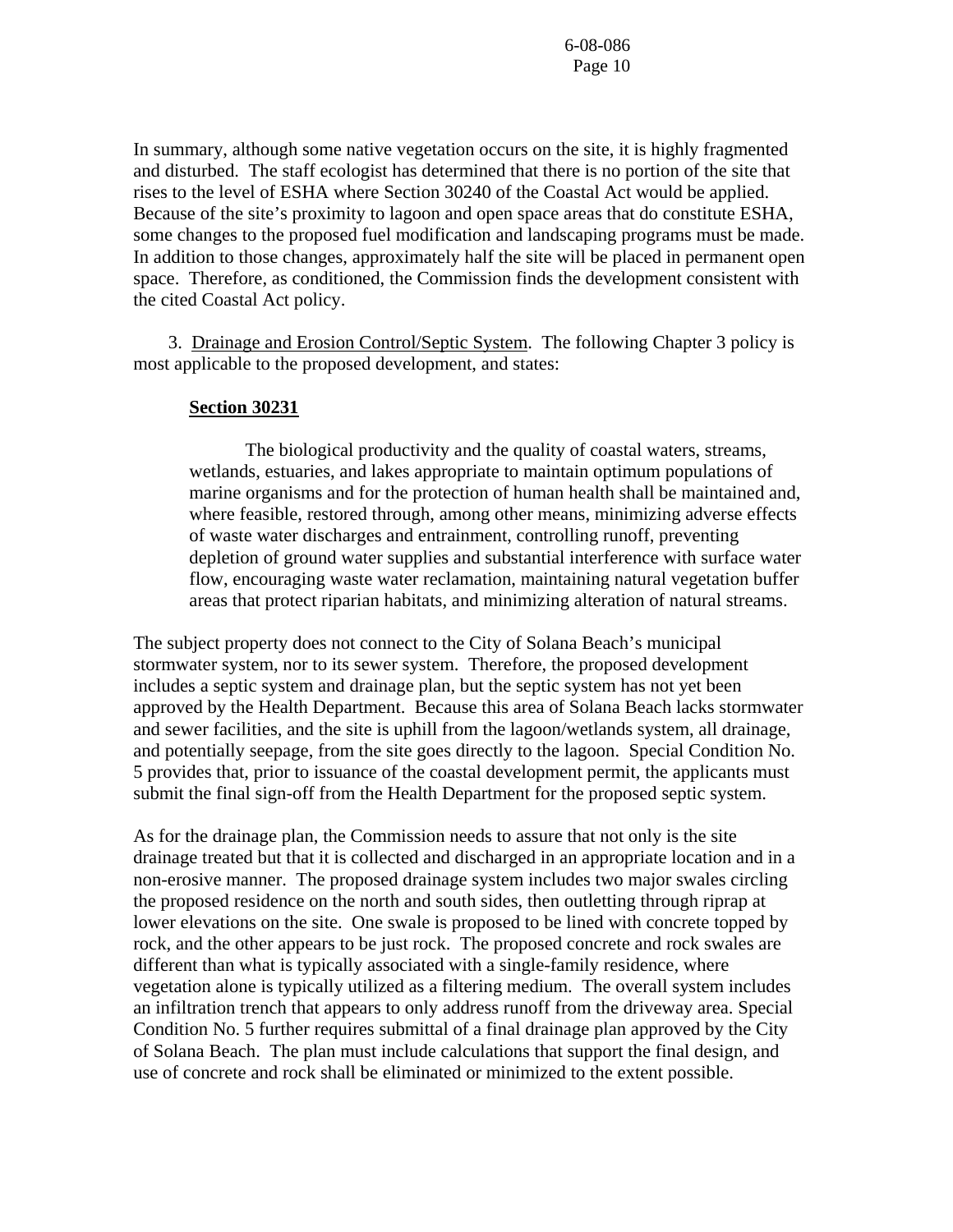The submitted plans did not include any erosion control measures for the construction phase of development. Therefore, Special Condition No. 4 requires that construction BMPs adequate to protect downstream resources (San Elijo Lagoon and the associated Ecological Reserve) from erosion and sedimentation be part of the final plans. The condition advises what specific components need to be part of the plan. Therefore, as conditioned, the Commission finds the proposed development consistent with the cited Chapter 3 policy.

 4. Visual Amenities. The following Chapter 3 policy of the Coastal Act is most applicable to the proposed development, and states in part:

#### **Section 30251**

 The scenic and visual qualities of coastal areas shall be considered and protected as a resource of public importance. Permitted development shall be sited and designed to protect views to and along the ocean and scenic coastal areas, to minimize the alteration of natural land forms, to be visually compatible with the character of surrounding areas, and, where feasible, to restore and enhance visual quality in visually degraded areas. …

San Elijo Lagoon is a highly scenic area, and includes an extensive trail system. Thus, public views both to and from the lagoon are significant and deserve protection pursuant to the policy cited above. The subject property is located on the southern uplands of San Elijo Lagoon, and is visible from the lagoon and possibly from public areas north of the lagoon. From the latter vantage point, it would be a very distant view of a home located roughly mid-slope, and surrounded by other developed sites, including a couple homes actually closer to the lagoon than the subject site. The site would also be seen against the same backdrop of other existing homes and some vegetated slopes from within the lagoon, but it would be more in the foreground and thus more visually prominent. Because the home is proposed to be set into the hillside, it will not block any public views towards the lagoon.

Portions of the proposed residence and the site itself will be further hidden by existing tree and shrub groupings that are located between it and the lagoon within the designated San Elijo Lagoon County Park and Ecological Reserve. However, some portions of the site will be visible from a number of lagoon vantage points. Special Condition No. 6 requires the applicants to submit a color board to demonstrate that only earth tones will be used in association with the proposed structure. No white, light or bright colors will be permitted, thus diminishing the visibility of the proposed structure. To further screen the residence from views within the lagoon and ecological reserve, the landscaping plan required in Special Condition No. 3 provides for screening vegetation, in the form of trees or tree-like shrubs, along the northern and western sides of the home.

In summary, the proposed development will be somewhat visible from a number of offsite locations. To minimize the visibility, special conditions address the colors used on the residence and the use of landscaping to partially screen the site. With these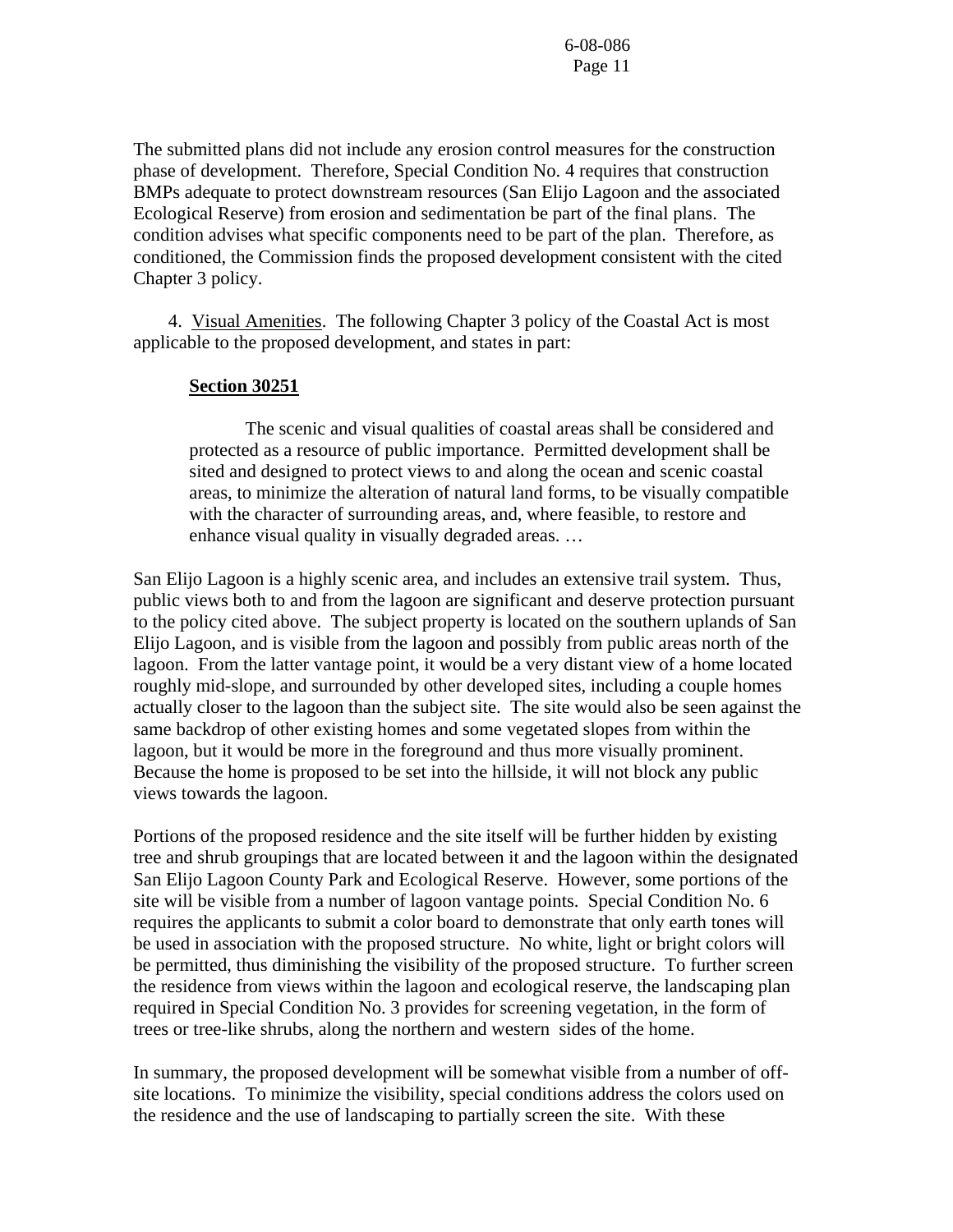conditions, the Commission finds the proposed development consistent with Section 30251 of the Coastal Act.

 5. Public Access. The following Chapter 3 policies are most applicable to the proposed development, and state, in part:

#### **Section 30210**

In carrying out the requirement of Section 4 of Article X of the California Constitution, maximum access, which shall be conspicuously posted, and recreational opportunities shall be provided for all the people consistent with public safety needs and the need to protect public rights, rights of private property owners, and natural resource areas from overuse.

#### **Section 30211**

 Development shall not interfere with the public's right of access to the sea where acquired through use or legislative authorization, including, but not limited to, the use of dry sand and rocky coastal beaches to the first line of terrestrial vegetation.

#### **Section 30212**

 (a) Public access from the nearest public roadway to the shoreline and along the coast shall be provided in new development projects except where: (1) It is inconsistent with public safety, military security needs, or the protection of fragile coastal resources, (2) Adequate access exists nearby, or, (3) Agriculture would be adversely affected. Dedicated accessway shall not be required to be opened to public use until a public agency or private association agrees to accept responsibility for maintenance and liability of the accessway.

#### **Section 30604(c)**

 (c) Every coastal development permit issued for any development between the nearest public road and the sea or the shoreline of any body of water located within the coastal zone shall include a specific finding that the development is in conformity with the public access and public recreation policies of Chapter 3 (commencing with Section 30200).

The project site is located between the first public road and the sea; in this case, the "sea" is San Elijo Lagoon. North of the subject site is the Ecological Reserve and, further north, the open waters of the lagoon itself. There are approximately 5 miles of public hiking trails throughout the lagoon and reserve, but, due to the sensitive nature of the lagoon and upland resources, public access to the trail system is limited to only a few street ends. None of these are in the immediate vicinity of the subject property, but providing public access from this site directly to the trail system would require extensive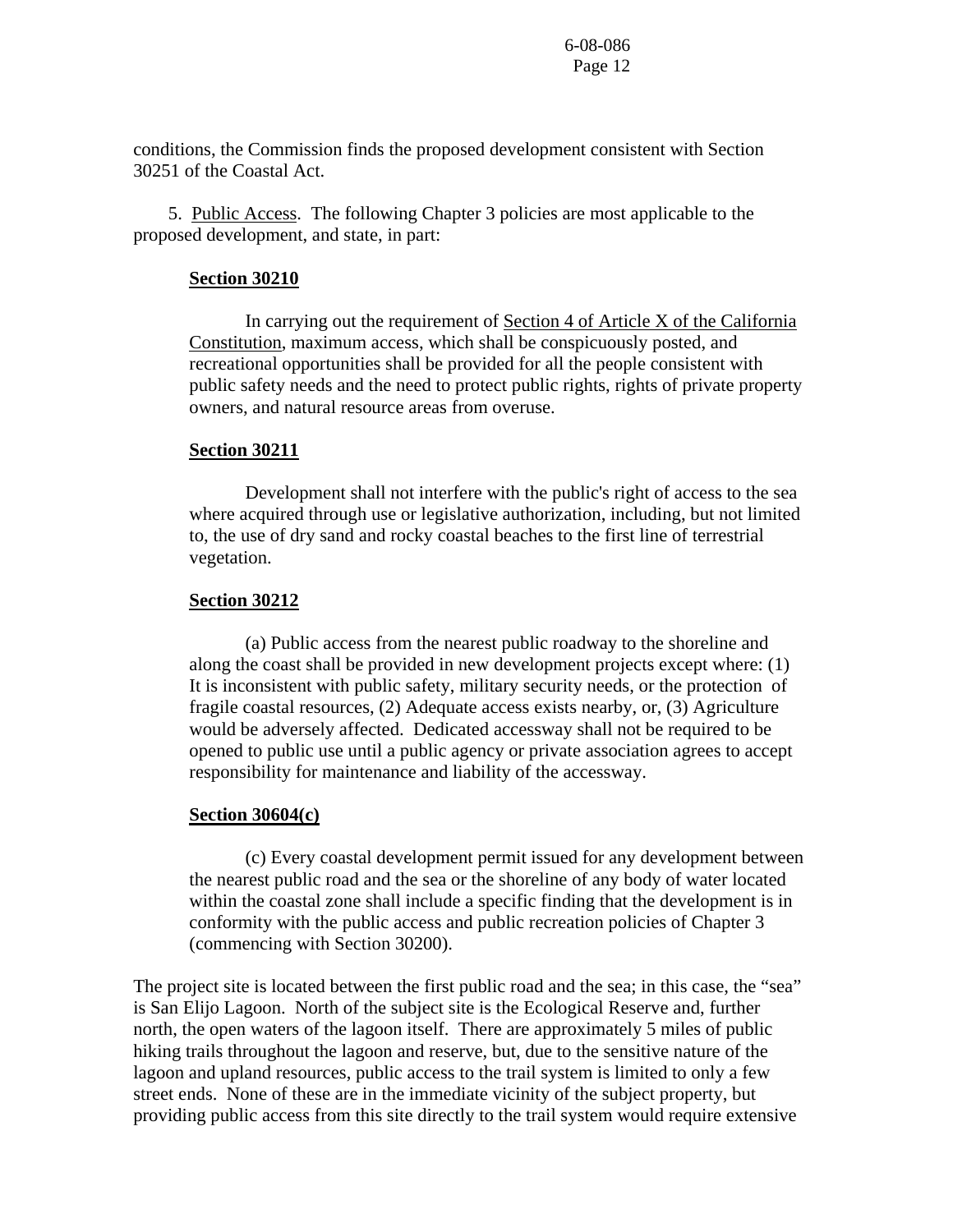impacts to both wetlands and uplands. There is no beach along this portion of the lagoon, only hiking trails and ESHA. Therefore, the Commission finds it would be inappropriate to require vertical public access from the subject site to the trail system.

Moreover, no public access across or through the site from areas to the south is possible. The site is surrounded by other developed sites, as well as steep slopes to the east and south. The subject site is similar in this respect to most of the surrounding properties, and there is no visual evidence of historic use of the site for lagoon access. The limited access to the lagoon may be not only to minimize disturbance to habitat but also in deference to the overall topography of the Holmwood Canyon area. As conditioned to address concerns discussed previously, the Commission finds the proposed development consistent with the cited access policies of the Coastal Act and with all other public access and recreation policies as well.

 6. Local Coastal Planning. Section 30604(a) also requires that a coastal development permit shall be issued only if the Commission finds that the permitted development will not prejudice the ability of the local government to prepare a Local Coastal Program (LCP) in conformity with the provisions of Chapter 3 of the Coastal Act. In this case, such a finding can be made.

The subject site was previously in the County of San Diego jurisdiction, but is now within the boundaries of the City of Solana Beach. The City is preparing and plans to submit a new LCP for the area to the Commission for review. Because of the incorporation of the City, the County of San Diego's LCP never became effectively certified. However, the issues regarding protection of coastal resources in the area have been addressed by the Commission in its review of the San Diego County LUP and Implementing Ordinances.

This area of Solana Beach, including the specific location of the proposed development, is designated and zoned as Open Space Recreation in the City of Solana Beach Zoning Ordinance and General Plan, and was designated for similar uses under the prior County LCP. The purpose of this zone/designation is to protect the large extent of open space in this portion of the City, both on public and private lands. However, because much of the land remains in private ownership, the zone/designation allows development of one single-family home per existing legal lot, with a minimum lot size of one acre. No lot can have more than one home, and lot splits are permitted only to create open space lots. Maximum lot coverage is 50% and maximum height is 30 feet. As proposed and conditioned, the subject development is consistent with these requirements.

The subject site is also located within several overlays, including the Scenic Area Overlay Zone, Dark Sky Overlay Zone and Hillside Overlay Zone. Collectively, the overlays assure that new development will be visually compatible with the mostly open space nature of the area, protect open space areas from the potential impacts of night lighting, and will not encroach onto steep slopes. The proposed development is consistent with these parameters. Based on the above findings, the proposed development is also consistent with the Chapter 3 policies of the Coastal Act, with the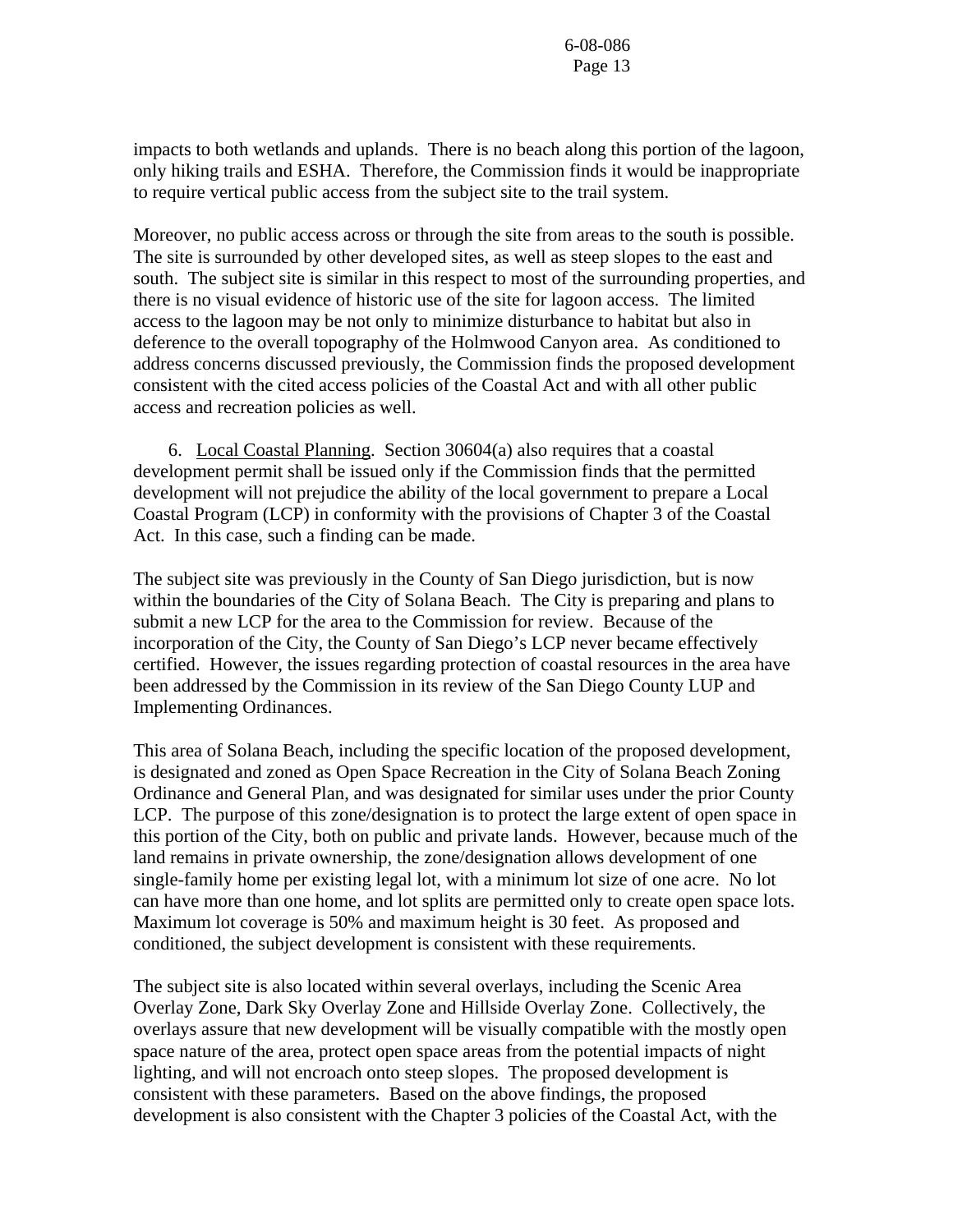attached special conditions. Therefore, the Commission finds the proposed development, as conditioned, is consistent with the Chapter 3 policies of the Coastal Act, and will not prejudice the ability of the City of Solana Beach to complete a certifiable local coastal program.

 7. Consistency with the California Environmental Quality Act (CEQA). Section 13096 of the Commission's Code of Regulations requires Commission approval of Coastal Development Permits to be supported by a finding showing the permit, as conditioned, to be consistent with any applicable requirements of the California Environmental Quality Act (CEQA). Section 21080.5(d)(2)(A) of CEQA prohibits a proposed development from being approved if there are feasible alternatives or feasible mitigation measures available which would substantially lessen any significant adverse effect which the activity may have on the environment.

The proposed project has been conditioned in order to be found consistent with the Chapter 3 policies of the Coastal Act. Mitigation measures, including conditions addressing fuel modification, landscaping, drainage and erosion control, exterior treatments and open space will minimize all adverse environmental impacts. As conditioned, there are no feasible alternatives or feasible mitigation measures available which would substantially lessen any significant adverse impact which the activity may have on the environment. Therefore, the Commission finds that the proposed project is the least environmentally-damaging feasible alternative and is consistent with the requirements of the Coastal Act to conform to CEQA.

#### STANDARD CONDITIONS:

1. Notice of Receipt and Acknowledgment. The permit is not valid and development shall not commence until a copy of the permit, signed by the permittee or authorized agent, acknowledging receipt of the permit and acceptance of the terms and conditions, is returned to the Commission office.

2. Expiration. If development has not commenced, the permit will expire two years from the date on which the Commission voted on the application. Development shall be pursued in a diligent manner and completed in a reasonable period of time. Application for extension of the permit must be made prior to the expiration date.

3. Interpretation. Any questions of intent or interpretation of any condition will be resolved by the Executive Director or the Commission.

4. Assignment. The permit may be assigned to any qualified person, provided assignee files with the Commission an affidavit accepting all terms and conditions of the permit.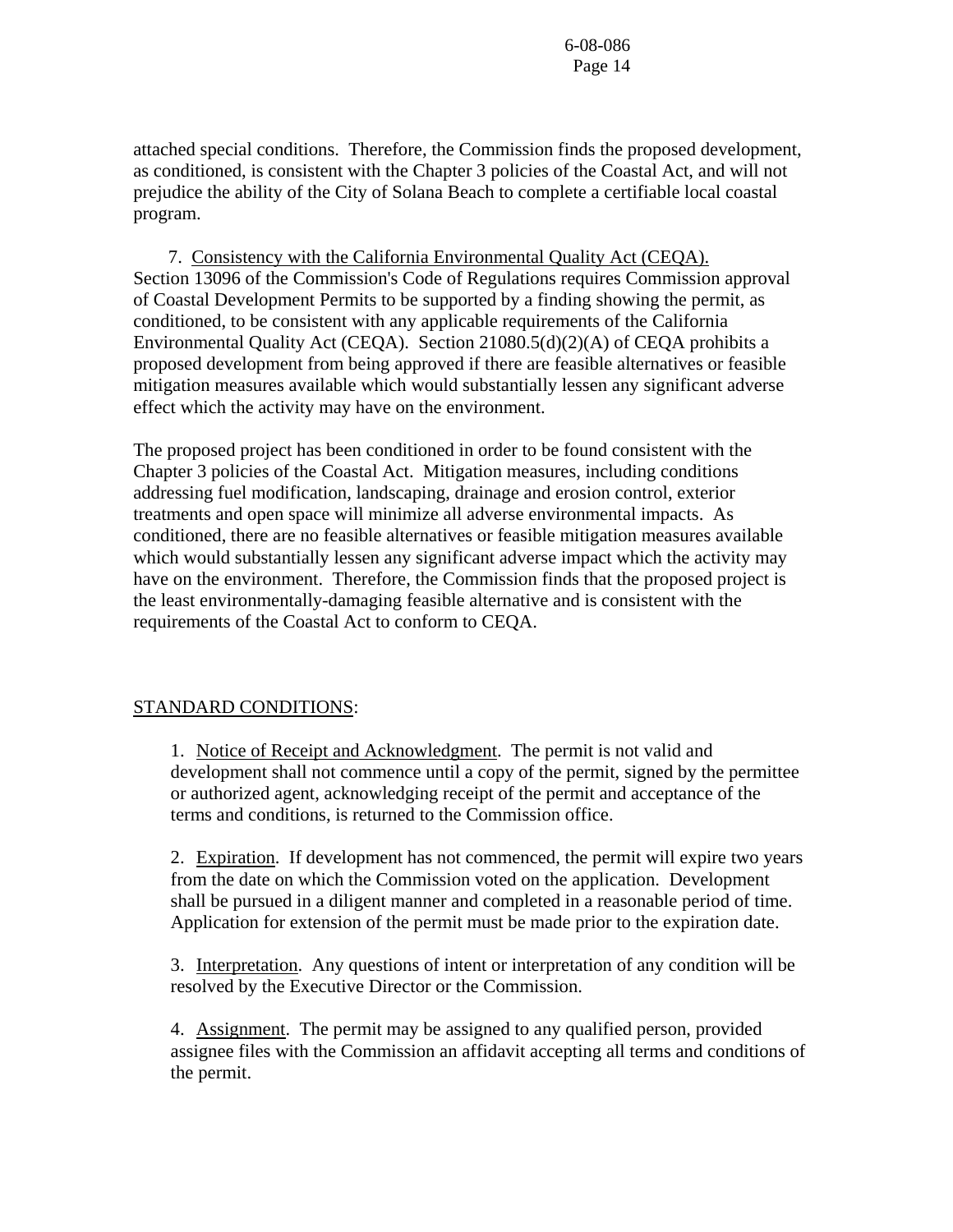5. Terms and Conditions Run with the Land. These terms and conditions shall be perpetual, and it is the intention of the Commission and the permittee to bind all future owners and possessors of the subject property to the terms and conditions.

(G:\San Diego\Reports\2008\6-08-086 Gautsch. Matsui stfrpt.doc)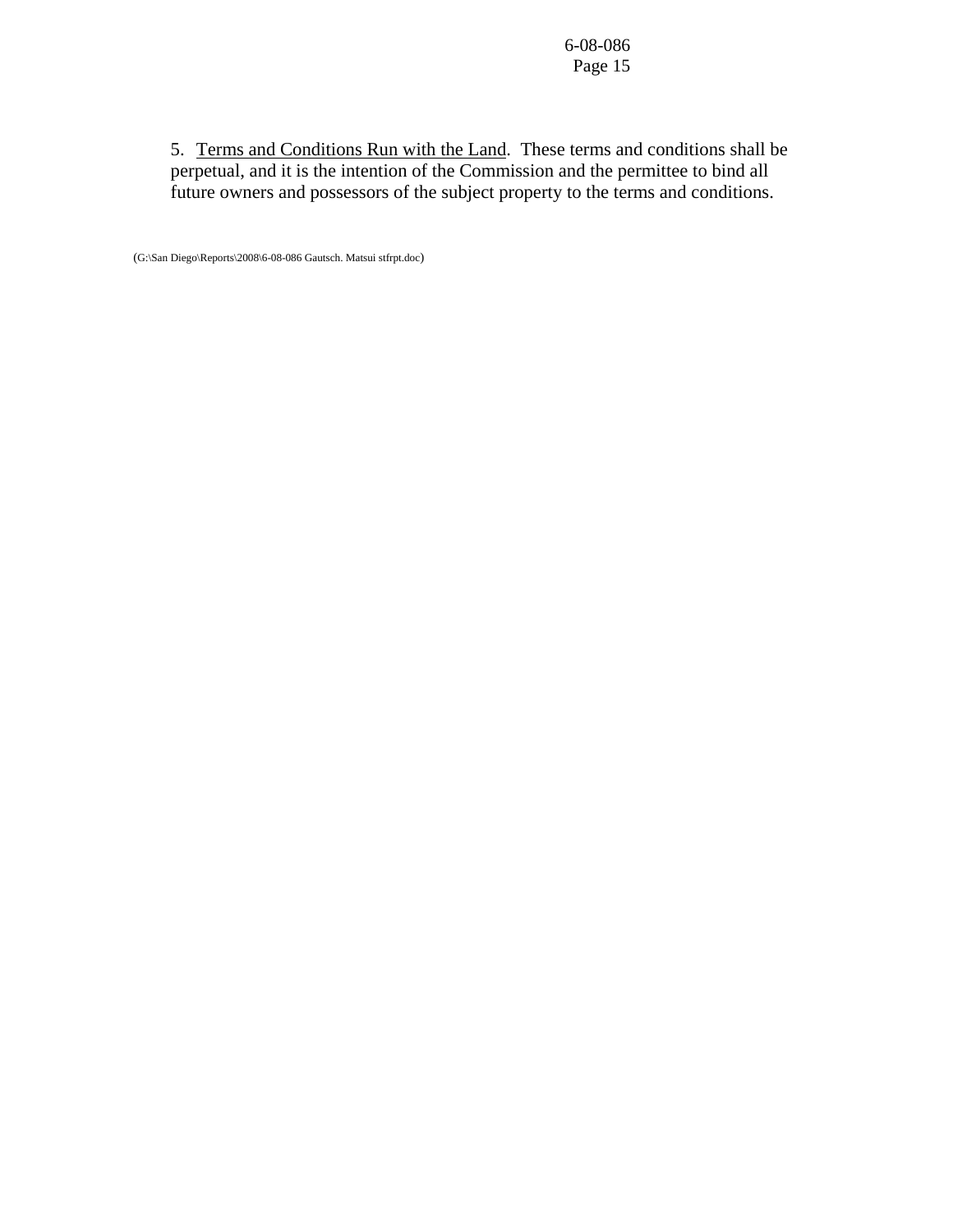$6 - 08 - 086$ 



California Coastal Commission